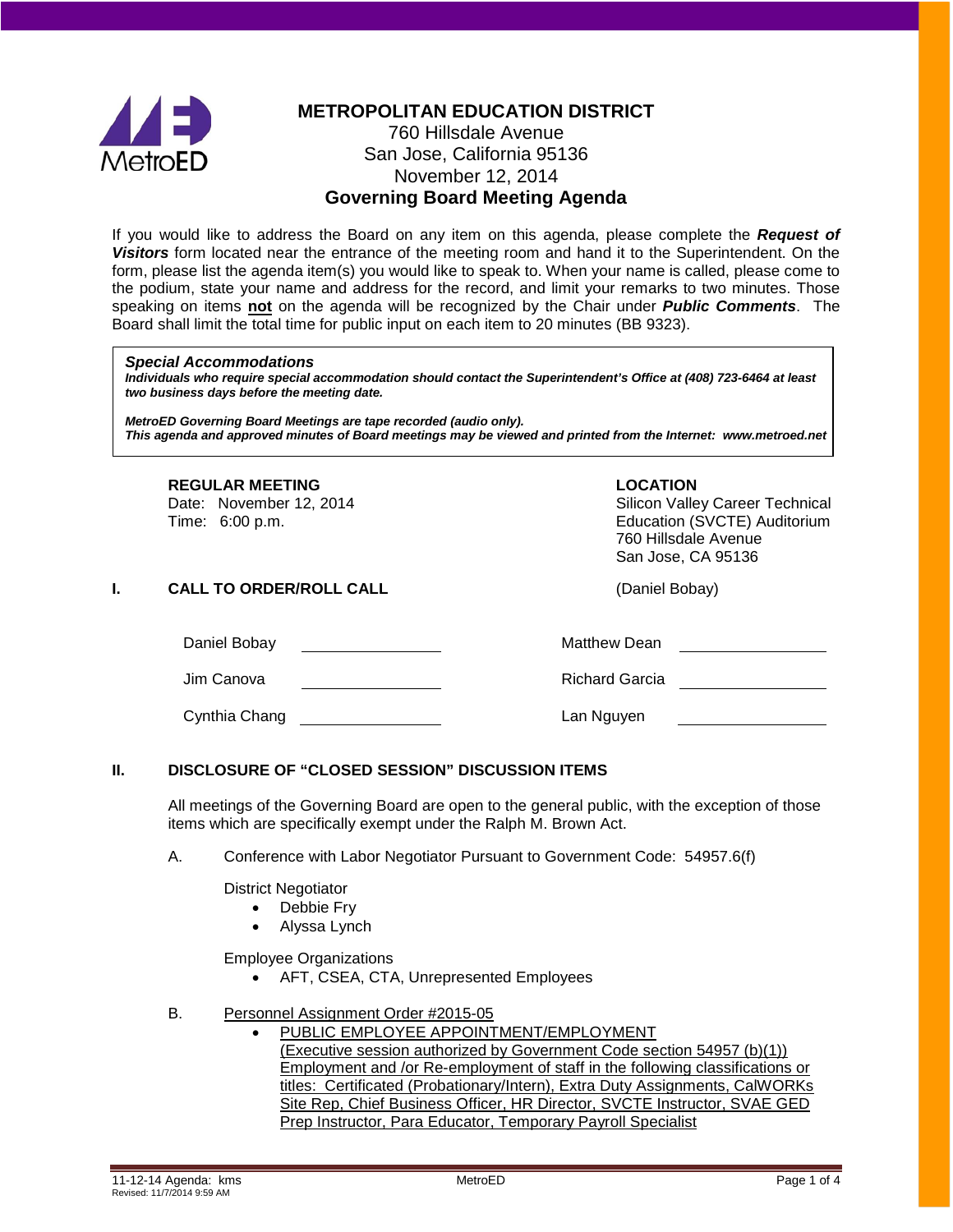C. Significant exposure to litigation pursuant to subdivision (b) of Section 54956.9: (Two cases)

#### **III. PUBLIC COMMENTS REGARDING CLOSED SESSION ITEMS**

Members of the public may address the Board on any subject not on tonight's agenda; however, provisions of the Brown Act (Government Code 54954.2(a) and .3) preclude any action. As an unagendized item, no response is required from the Board or District Staff and no action can be taken; however, the Board may instruct the Superintendent to agendize the item for a future meeting. When your name is called, please come to the podium, state your name and address for the record, and limit your remarks to two minutes for individuals or five minutes for a group.

#### **IV.** ADJOURN TO CLOSED SESSION **Time: 6:02 p.m.**

- V. REGULAR MEETING<br>Reconvene from Closed Session<br>Reconvene from Closed Session<br>Reconvene from Closed Session **Reconvene from Closed Session**
- **VI. REPORT OF CLOSED SESSION ACTIONS** (Daniel Bobay)
- **VII. PLEDGE OF ALLEGIANCE** (Daniel Bobay)
- **VIII. ADOPT AGENDA** (Daniel Bobay)

### **IX. PUBLIC COMMENTS**

*Members of the public may address the Board on any subject not on tonight's agenda; however, provisions of the Brown Act (Government Code 54954.2(a) and .3) preclude any action. As an unagendized item, no response is required from the Board or District Staff and no action can be taken; however, the Board may instruct the Superintendent to agendize the item for a future meeting. When your name is called, please come to the podium, state your name and address for the record, and limit your remarks to two minutes for individuals or five minutes for a group.*

#### **X. STUDENT REPORTS** (5 Minute limitation) **COMING A CONTROVERGY** (Daniel Bobay)

- A. Silicon Valley Career Technical Education (SVCTE) Student
- B. Silicon Valley Adult Education (SVAE) Student
- **XI. SILICON VALLEY CTE FEATURED PROGRAM** (15 Minute limitation) (Marianne Cartan)
	- A. Dental Assisting

#### **XII. SPECIAL ORDER OF BUSINESS** (Alyssa Lynch)

The Superintendent will update the Board on special projects or may request that individuals be allowed to present an item out of order on the agenda to accommodate their schedules.

#### **XIII. CONSENT/ACTION CALENDAR (ACTION)**

**All matters listed under the Consent/Action Calendar and marked with an \*asterisk are considered by the Governing Board to be routine and will be enacted in one motion.** There will be no discussion of these items prior to the time the Board considers the motion, unless members of the Board or the Superintendent request specific items to be discussed and/or removed from the Consent Calendar.

\*1. [Approve Minutes](http://fbsd.metroed.net/ksmith/Board_Agenda/11-12-14BoardAgenda/Item-01_10-08-14BoardMinutes.pdf) from the Regular Board Meeting of October 8, 2014.

**Location: SVCTE, RM 819**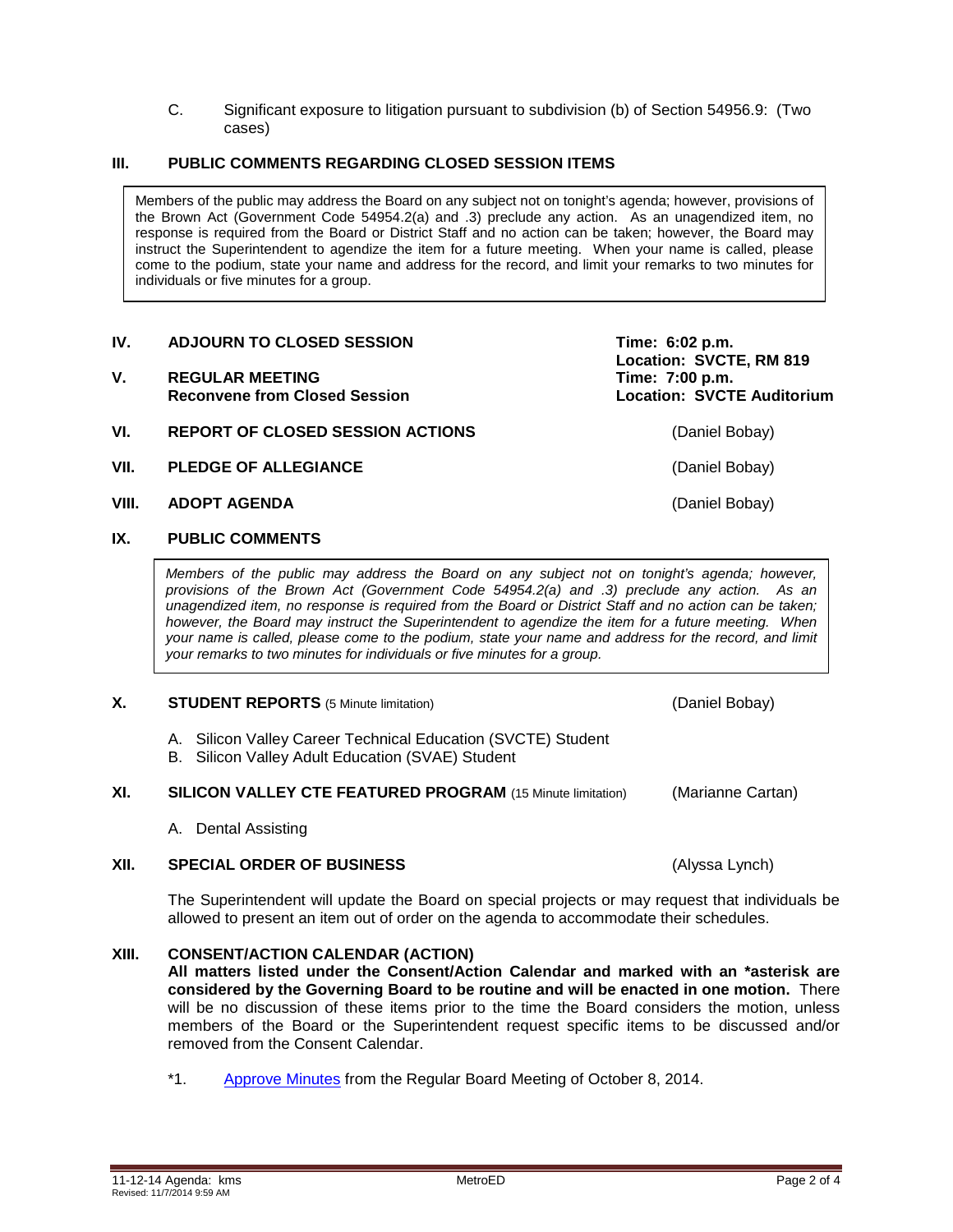#### **BUSINESS AND FINANCIAL FUNCTIONS**

- \*2. [Approve October](http://fbsd.metroed.net/ksmith/Board_Agenda/11-12-14BoardAgenda/Item-02.pdf) Warrants Approval List (Joyce Shen)
- \*3. [Approve Monthly](http://fbsd.metroed.net/ksmith/Board_Agenda/11-12-14BoardAgenda/Item-03.pdf) Financial Update for the period ended October 31, 2014 (Joyce Shen)
- \*4. [Approve Surplus](http://fbsd.metroed.net/ksmith/Board_Agenda/11-12-14BoardAgenda/Item-04.pdf) Items (Joyce Shen)
- \*5. [Approve Governmental](http://fbsd.metroed.net/ksmith/Board_Agenda/11-12-14BoardAgenda/Item-05.pdf) Accounting Standards Board (GASB) Actuarial Study as of July 1, 2013 (Joyce Shen)
- \*6. [Award Bid](http://fbsd.metroed.net/ksmith/Board_Agenda/11-12-14BoardAgenda/Item-06.pdf) for SVCTE Building 200/600 Renovations to Southland Construction Management, Inc. (\$253,032) (Scott Hall)
- \*7. [Approve Burlington](http://fbsd.metroed.net/ksmith/Board_Agenda/11-12-14BoardAgenda/Item-07.pdf) English System Purchase (Suzi Glass)
- \*8. [Approve Agreement](http://fbsd.metroed.net/ksmith/Board_Agenda/11-12-14BoardAgenda/Item-08.pdf) with Independent Contractor, Roy Blitzer: \$3,000. (Debbie Fry)
- \*9. [Approve Agreement](http://fbsd.metroed.net/ksmith/Board_Agenda/11-12-14BoardAgenda/Item-09.pdf) with Independent Contractor, Amanda Johnston, Grant Writer: \$36,000 (Jodi Edwards-Wright)
- \*10. [Approve Agreement](http://fbsd.metroed.net/ksmith/Board_Agenda/11-12-14BoardAgenda/Item-10.pdf) with Silicon Valley Business Journal: \$51,490. (Debbie Fry)
- \*11. [Approve Agreement](http://fbsd.metroed.net/ksmith/Board_Agenda/11-12-14BoardAgenda/Item-11.pdf) with Independent Contractor, Jim Stoch, Business Partner Liaison, \$20,000. (Debbie Fry)
- \*12. [Adopt Resolution](http://fbsd.metroed.net/ksmith/Board_Agenda/11-12-14BoardAgenda/Item-12.pdf) #03-11-12-14 on Local Reserves Cap (Debbie Fry)

#### **PERSONNEL FUNCTIONS**

\*13. [Approve Revised](http://fbsd.metroed.net/ksmith/Board_Agenda/11-12-14BoardAgenda/Item-13.pdf) Salary Schedule for Certificated Counselor (Unrepresented) and New CTA Annual Stipends Salary Schedule for Fiscal Year 2014-15 (Debbie Fry)

#### **INSTRUCTIONAL AND STUDENT FUNCTIONS**

\*14. [Approve Out-](http://fbsd.metroed.net/ksmith/Board_Agenda/11-12-14BoardAgenda/Item-14.pdf)of-State Travel (Marianne Cartan)

**Recommendation: It is recommended the Governing Board approve Consent Calendar items \*1 through \*14.**

**MOTION: \_\_\_\_\_\_\_\_ SECONDED: \_\_\_\_\_\_\_\_ DISCUSSION VOTE: \_\_\_\_\_\_\_\_\_\_**

#### **XIV. INFORMATION ITEMS/DISCUSSION ITEMS**

- 15. [ParentLink](http://fbsd.metroed.net/ksmith/Board_Agenda/11-12-14BoardAgenda/Item-15.pdf) Presentation (Jodi Edwards-Wright)
- 16. [Veterans](http://fbsd.metroed.net/ksmith/Board_Agenda/11-12-14BoardAgenda/Item-16.pdf) Career Technical Training Initiative (Alyssa Lynch)
- 17. [First Reading:](http://fbsd.metroed.net/ksmith/Board_Agenda/11-12-14BoardAgenda/Item-17.pdf) Board Policies; Tri-Annual Update (Alyssa Lynch)
- 18. [New MetroED](http://fbsd.metroed.net/ksmith/Board_Agenda/11-12-14BoardAgenda/Item-18.pdf) Student Success Videos (Alyssa Lynch)